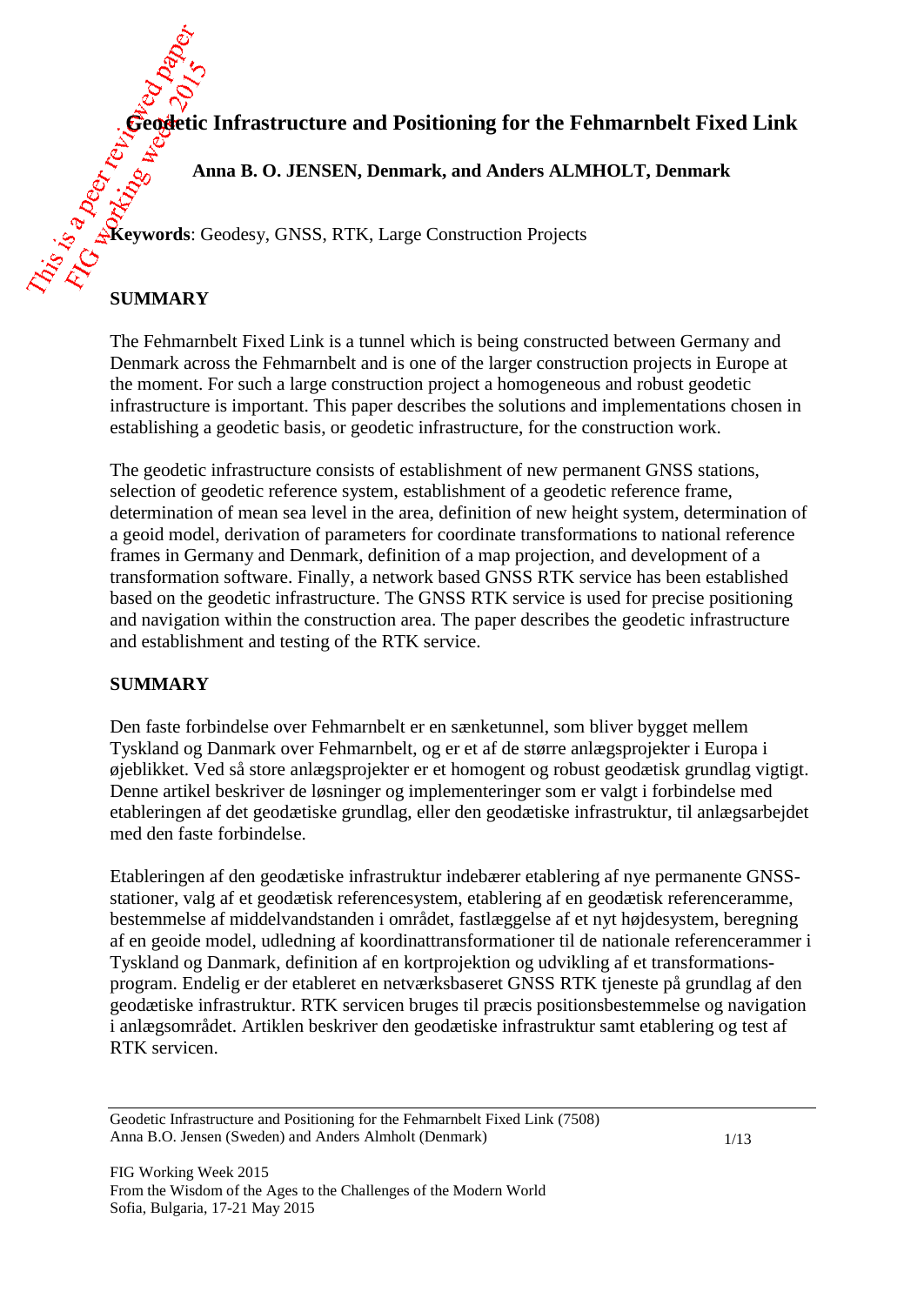# **Geodetic Infrastructure and Positioning for the Fehmarnbelt Fixed Link**

**Anna B. O. JENSEN, Denmark, and Anders ALMHOLT, Denmark**

### **1. INTRODUCTION**

For large construction projects a homogeneous and robust geodetic infrastructure is important. A geodetic reference frame, a height system, a geoid model and a map projection is always needed for construction work. For large projects, the geodetic infrastructure may be defined and established especially for the project to ensure consistency and to avoid coordinate transformations, large distance or direction corrections etc.

This paper describes how the challenge of establishing a new geodetic infrastructure for a large construction project across the border between Germany and Denmark has been handled. The work is challenging because the construction site lies in a border area where reference frames, height systems and geoid model in the two countries are not identical. Further, most of the construction site is offshore in the Fehmarnbelt between Germany and Denmark. The region is illustrated in Figure 1, with the construction area located in between the GNSS stations FEH1-4. The distance across Fehmarnbelt is here approximately 18 km.



Figure 1. Eight permanent GNSS stations provide data for the RTK service established in the area. Station locations marked with green circles. Illustration: AXIO-NET GmbH.

Geodetic Infrastructure and Positioning for the Fehmarnbelt Fixed Link (7508) Anna B.O. Jensen (Sweden) and Anders Almholt (Denmark)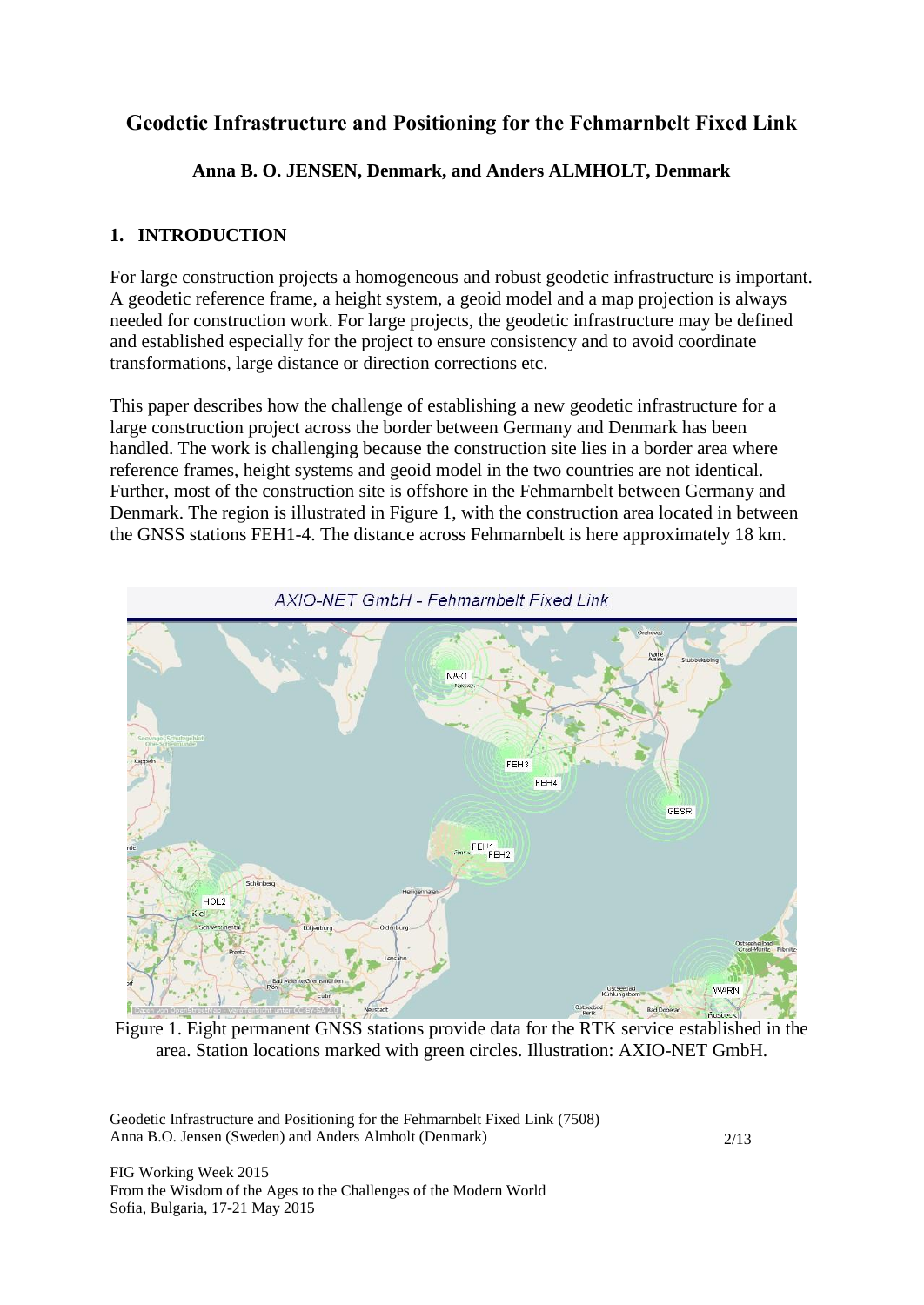Coordination of the work is important when many organisations and people are involved. It is important that the work is correctly sequenced to eliminate or minimize the time lost between the various tasks. For this construction project it has also been important to make sure the geodetic infrastructure was available for the last parts of the pre-investigations and for finalizing the plan approval material. Therefore establishment of the geodetic infrastructure was initiated as one of the very first tasks in the pre-investigation phase.

With this paper we describe the solutions and implementations chosen, starting with the establishment of new permanent GNSS stations, selection of geodetic reference system, establishment of geodetic reference frame, definition of new height system, determination of a geoid model, derivation of parameters for coordinate transformations to national reference frames, definition of map projection, and last but not least the establishment of a GNSS RTK service for precise positioning within the construction area. First, however the construction project is introduced in the next section.



Figure 2. The Scandinavia-Mediterranean corridor. Location of the Fehmarnbelt Fixed Link is marked in red between Copenhagen and Hamburg. Illustration: Femern A/S.

Geodetic Infrastructure and Positioning for the Fehmarnbelt Fixed Link (7508) Anna B.O. Jensen (Sweden) and Anders Almholt (Denmark)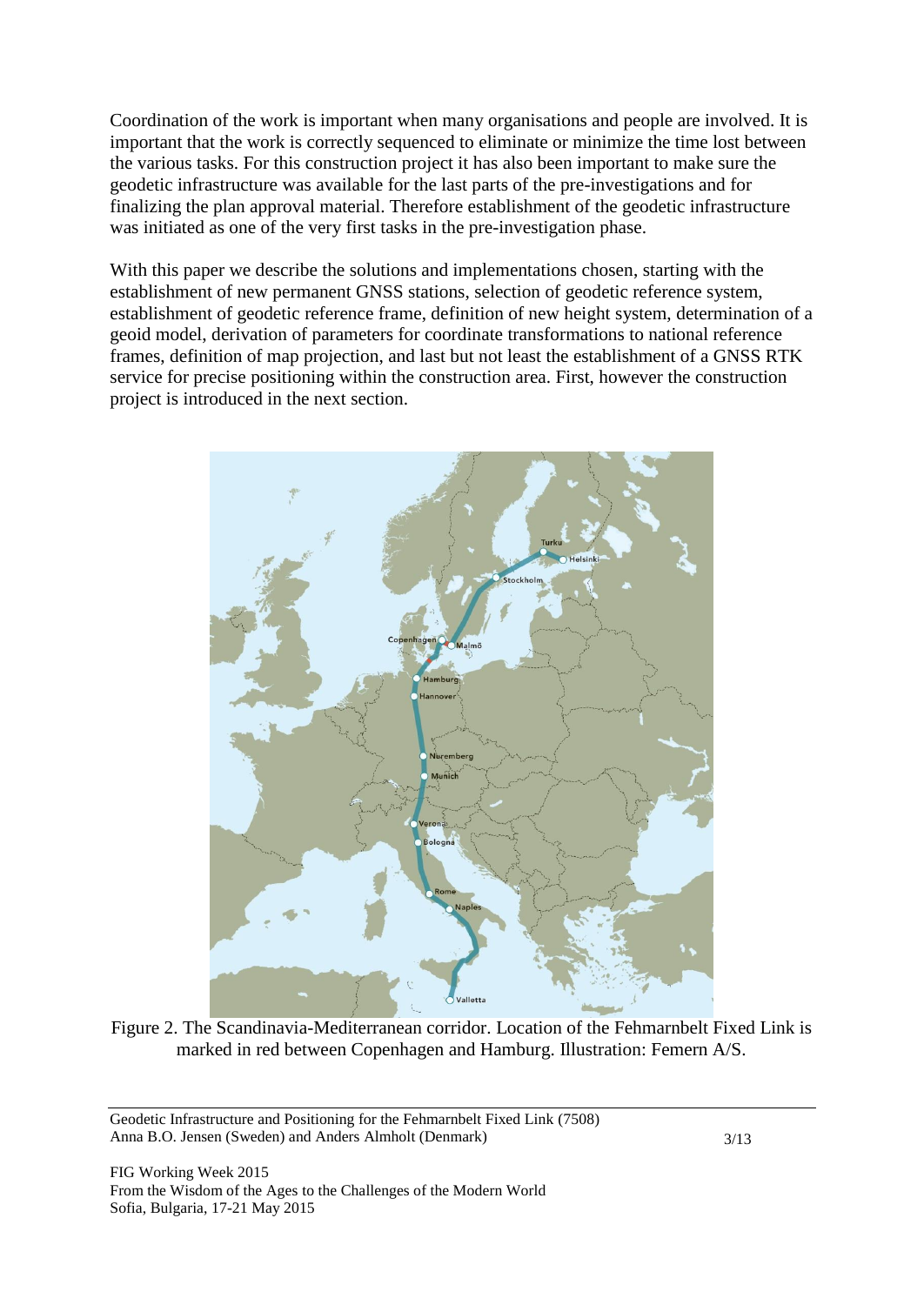### **1.1 Fehmarnbelt Fixed Link**

The Fehmarnbelt Fixed Link realises the dream of a fixed, closed and direct connection between Scandinavia and continental Europe. This will considerably reduce the travel time between Scandinavia and continental Europe.

The Fehmarnbelt Fixed Link is part of the Scandinavia-Mediterranean corridor, which is a north-south route that will run from the Finnish-Russian border to Valetta in Malta (Figure 2). The corridor is considered to be important for the European economy and will tie Europe's growth centres together from north to south.

The fixed link across Fehmarnbelt will be established between Puttgarden on the German island of Fehmarn and Rødbyhavn on the Danish island of Lolland.

The Fehmarnbelt Fixed Link will be established as an immersed tunnel. It will be placed in a trench excavated on the sea floor, and covered with a layer of stones. The tunnel will be 18 km long and include both highway and railway lines. Planning and construction of the tunnel is managed by the company Femern A/S which is owned by the Danish Ministry of Transport.

At the time of writing, geotechnical and environmental investigations are completed. Project plans have been submitted to the German and Danish authorities for approval, and the tendering process for the major construction work is ongoing.

# **2. GEODETIC INFRASTRUCTURE**

The geodetic infrastructure for the Fehmarnbelt Fixed Link comprises a 3D reference frame, a height system and a geoid model for deriving heights, a map projection for plane maps and drawings, and coordinate transformation parameters in order to connect to the national reference frames of Germany and Denmark.

### **2.1 Permanent GNSS stations**

The geodetic reference frame for the Fehmarnbelt Fixed Link is based on four permanent GNSS stations established for the purpose. The GNSS stations were established around Fehmarnbelt and to obtain the most suitable geometry for the offshore construction site, two stations are located on Fehmarn in Germany and two stations are located on Lolland in Denmark (Figure 3).

The stations have been established close to the construction area, but also at a sufficient distance to remain unaffected by the construction activities. The GNSS stations are established as geodetic grade stations. One of the GNSS stations is shown in Figure 4.

Geodetic Infrastructure and Positioning for the Fehmarnbelt Fixed Link (7508) Anna B.O. Jensen (Sweden) and Anders Almholt (Denmark)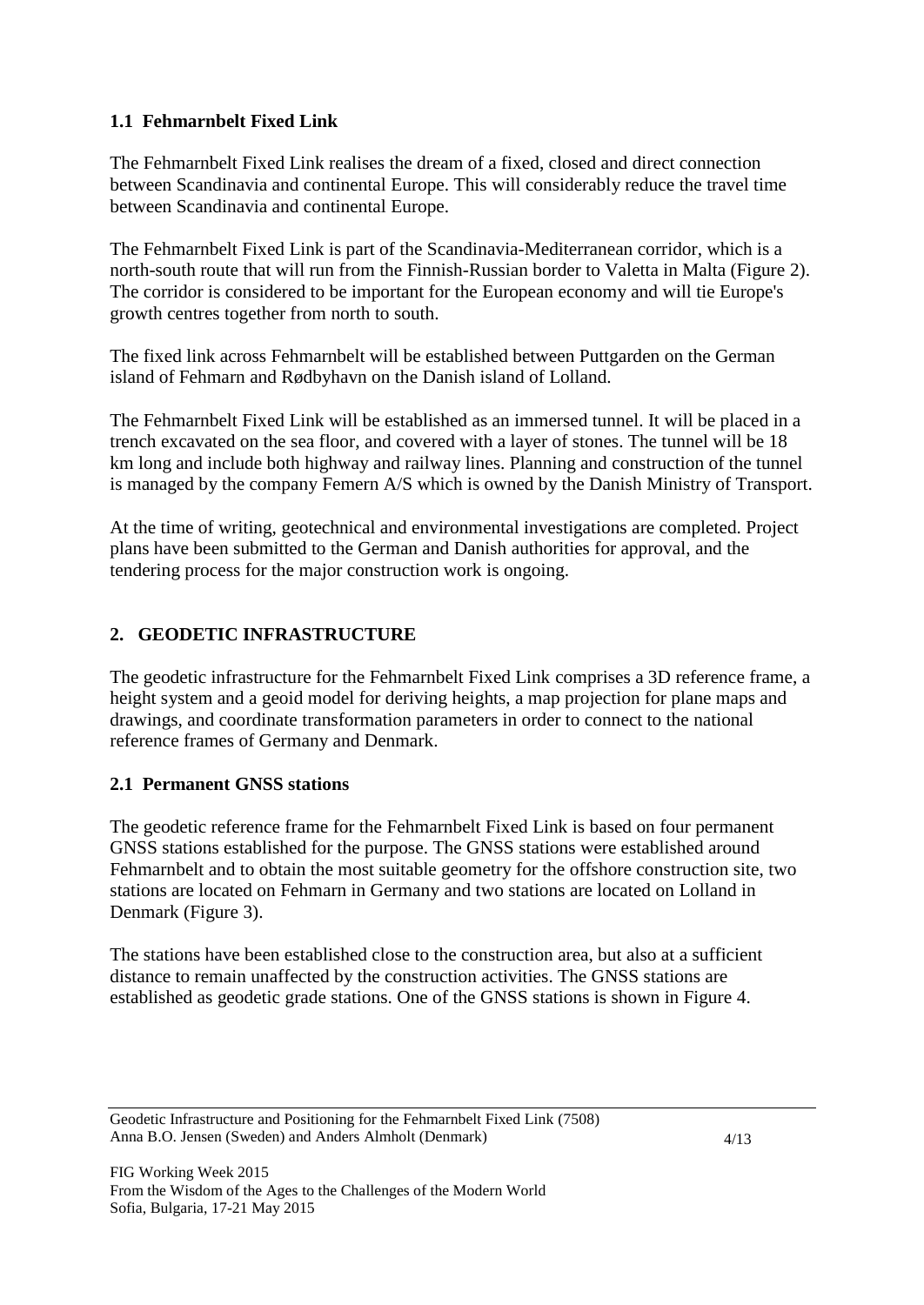

Figure 3. Approximate locations of the four permanent GNSS stations at Fehmarnbelt. Illustration: Rambøll Danmark.

The foundation of the pillars reaches several meters into the ground to ensure long term stability of the stations. The monument head is bevelled at an angle of 30° from vertical in order to minimize signal multipath effects.

The stations are equipped with individually calibrated GNSS choke ring antennae mounted on concrete pillars with a height of 3 meters.

The GNSS stations are equipped with GNSS receivers which can process GPS, GLONASS, and Galileo signals. At the time of writing reception of Galileo signals has not yet been implemented, however, once a sufficient number of Galileo satellites are in orbit and operational, Galileo will also be implemented in the Fehmarnbelt Positioning System.

All the electronic equipment necessary to operate the permanent GNSS stations are located in cabinets adjacent to the pillars. The cabinets contain GNSS receivers, access points to power grids, an uninterruptible power supply (UPS) to bridge power outages, communication equipment, and a heat exchanger to cool the cabinet.

GNSS data is stored locally in the receivers and is transmitted in real time to a control center where the data is used for a real time kinematic (RTK) service. Communication between control center and the GNSS stations is carried out using the mobile telephone network. RTK correction data is returned to the GNSS stations and transmitted to RTK users via a Yagi antenna mounted on radio masts located directly north of the GNSS antennae. The radio masts are located north of the GNSS stations to minimize signal blockage since the satellite constellation at the latitude of Fehmarnbelt, around 54.6 degrees North, provides very few satellites in this direction.

Geodetic Infrastructure and Positioning for the Fehmarnbelt Fixed Link (7508) Anna B.O. Jensen (Sweden) and Anders Almholt (Denmark)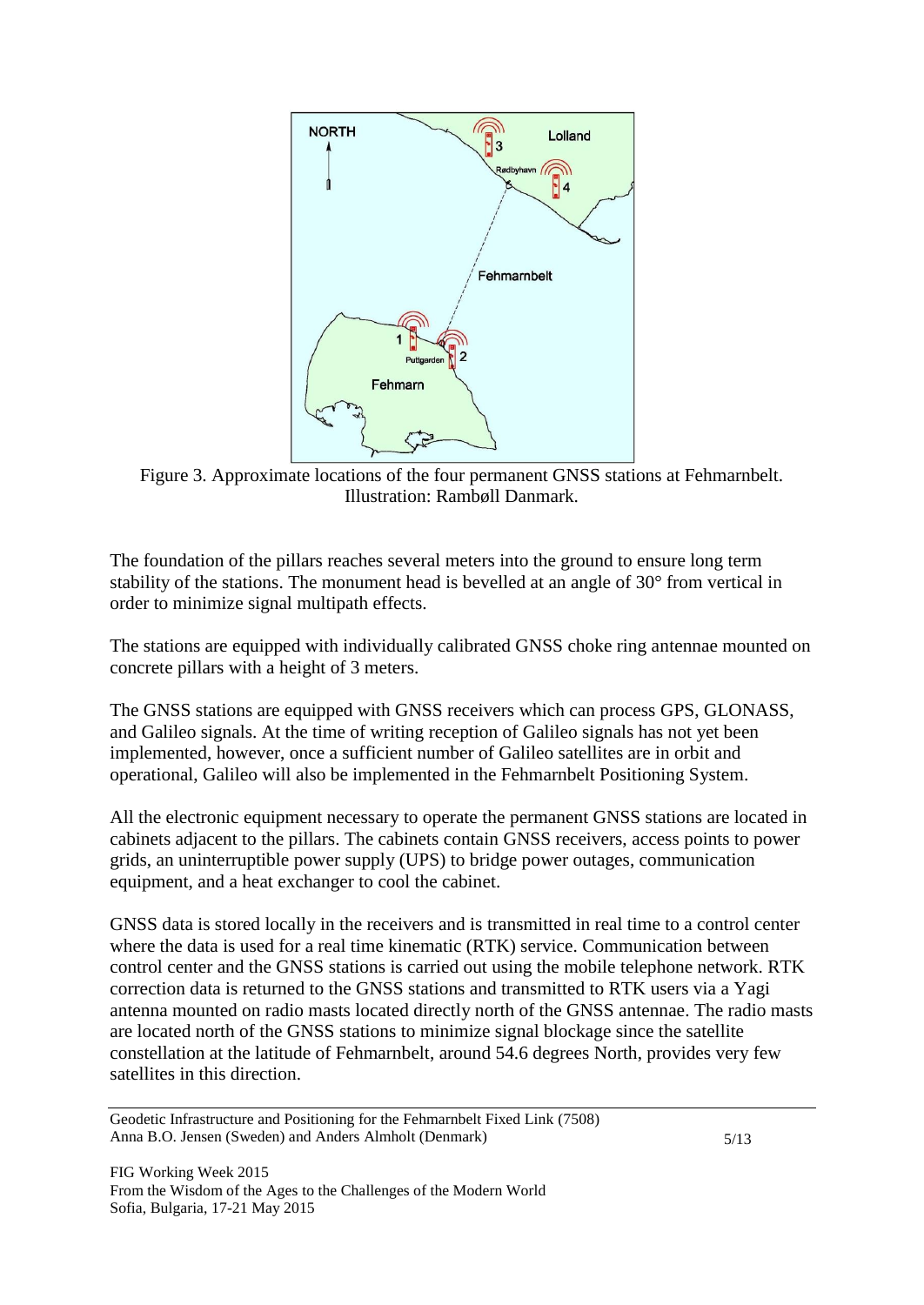Establishment of the GNSS stations was carried out after an EU tender won by the company AXIO-NET GmbH in Germany with Allsat GmbH network and services as a major subcontractor.

### **2.2 Geodetic reference system and reference frame**

Once the GNSS stations were constructed the next step was to establish a geodetic reference frame and as a basis for that a geodetic reference system is needed.

We decided to use the International Terrestrial Reference System (ITRS) (Tscherning, ed., 1992). This system is used for GNSS and using it we ensure a tight connection between the Fehmarnbelt geodetic infrastructure and the global satellite navigation systems. Because the ITRS is used globally it is also familiar to international contractors.

The reference frame chosen is the ITRF2005 (Altamimi et al., 2007) which was the newest and most accurate realization of the ITRS at the time of definition of the reference frame. The four permanent GNSS stations described in the previous section form the local realization of the ITRF2005. This was achieved by using seven days of GNSS data from the four new stations along with data from six surrounding existing permanent GNSS stations of the network of the International GNSS Service, the IGS (Dow et al., 2009).



Figure 4. Permanent GNSS station on Lolland, Denmark. Photo: Anna B.O. Jensen.

Coordinates for the new stations were determined by the Danish Geodata Agency relative to the IGS stations using the Bernese Software version 5.0 (Dach et al, 2007) developed at the University of Bern in Switzerland. Processing was carried out using the standard settings of the software which includes using the Niell model for estimation of the tropospheric delay, resolution of ambiguities using the quasi ionosphere free (QIF) strategy, daily ionosphere

Geodetic Infrastructure and Positioning for the Fehmarnbelt Fixed Link (7508) Anna B.O. Jensen (Sweden) and Anders Almholt (Denmark)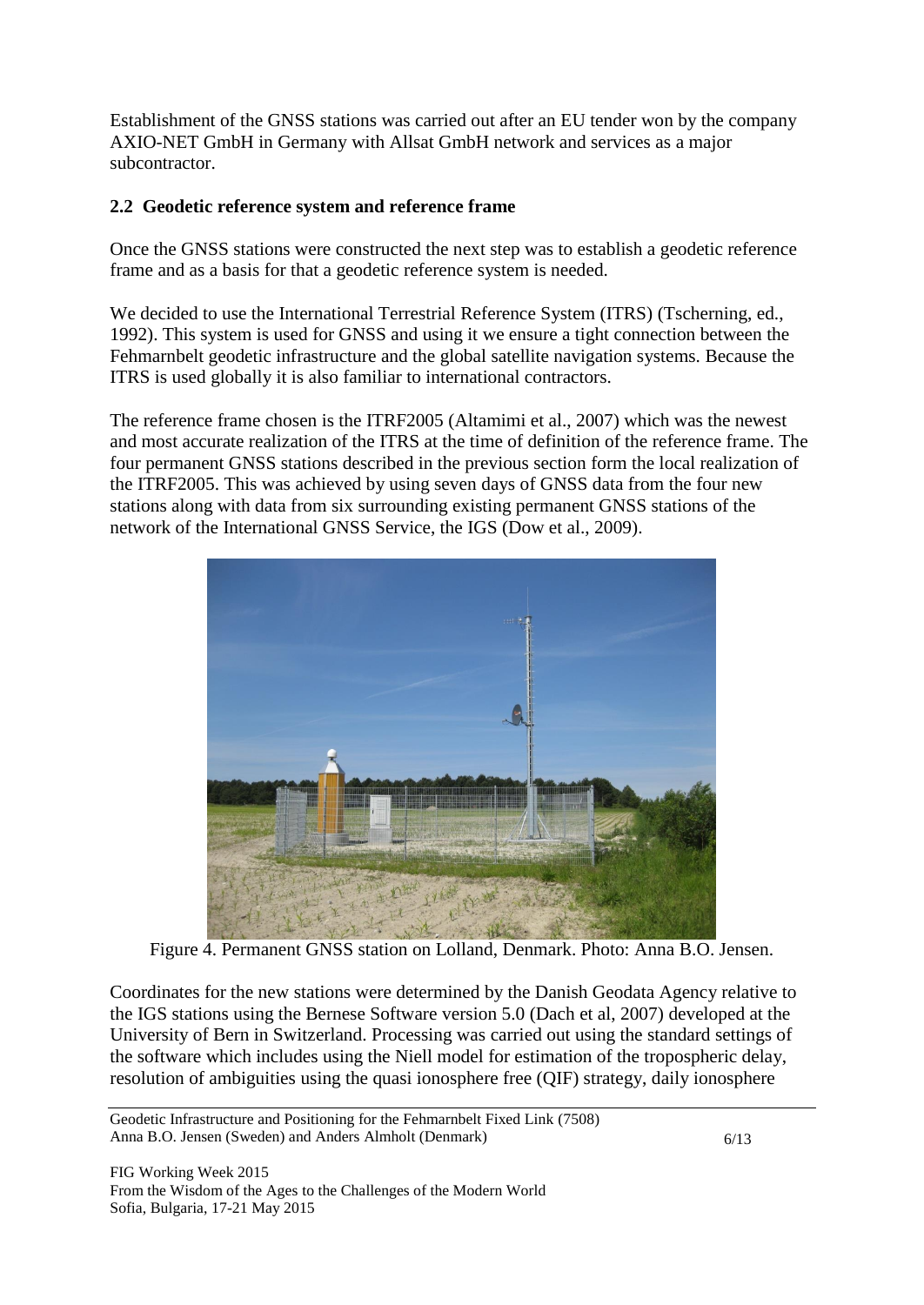models from the Center for Orbit Determination in Europe (CODE), ocean tide models from Onsala Space Observatory, and final satellite orbits from the IGS. Hereby, the ITRF2005 was realised in the Fehmarnbelt area and a reference frame in three dimensions was established.

To ensure continued stability of the GNSS stations, coordinates have been verified by reprocessing at regular intervals. For each re-processing a new data set consisting of seven days of data is used. The data is processed in the current reference frame used for the IGS satellite orbits and transformed back to the original epoch of the ITRF2005 using a 7 parameter Helmert transformation. This has been carried out using a selection of permanent GNSS stations which have been included in both the original processing and the current reprocessing. So far reprocessing of the station coordinates has not revealed any significant station movements since the stations were erected in 2010.

### **2.3 Height system and geoid model**

The height difference between Germany and Denmark across Fehmarnbelt is known from a hydrostatic levelling between Puttgarden and Rødbyhavn carried out in 1987 (Andersen, 1992).

For the Fehmarnbelt Fixed Link, precise levelling was carried out between the connecting points of the hydrostatic levelling and stable points further inland. Levelling points with large displacements since 1987 were eliminated. The hydrostatic levelling was then used for transfer of the height difference between Germany and Denmark.

The next step was determination of present mean sea level in the Fehmarnbelt and establishment of a project specific height system with the zero-level of the height system as close as possible to the actual mean sea level of Fehmarnbelt.

Water level data from Puttgarden in Germany and Rødbyhavn in Denmark was analyzed in cooperation with the Danish Geodata Agency and the Danish National Space Institute at the Technical University of Denmark (DTU-Space). Analyses of the last 20 years of water level data show an increase in the water level of approximately 2 mm per year at Rødbyhavn.

The water level data was used for estimation of the present day mean sea level in Fehmarnbelt, and the zero level for the vertical reference system for the Fehmarnbelt Fixed Link was hereby set to coincide with mean sea level at Rødbyhavn in 2010. The zero level thus deviates from both the German and the Danish height systems with a few centimetres.

After establishing the zero level, precise levelling was carried out by the Danish Geodata Agency to determine heights in the new vertical reference system for the four new permanent GNSS stations as well as for a number of existing control points in Germany and Denmark.

In order to determine heights relative to mean sea level with GNSS it is necessary to utilize a geoid model. The Danish National Space Institute (DTU-Space) performed a few new gravity readings to supplement the existing gravity database. All existing gravity data from the area collected by German and Danish authorities was then used together with the new observations

Geodetic Infrastructure and Positioning for the Fehmarnbelt Fixed Link (7508) Anna B.O. Jensen (Sweden) and Anders Almholt (Denmark)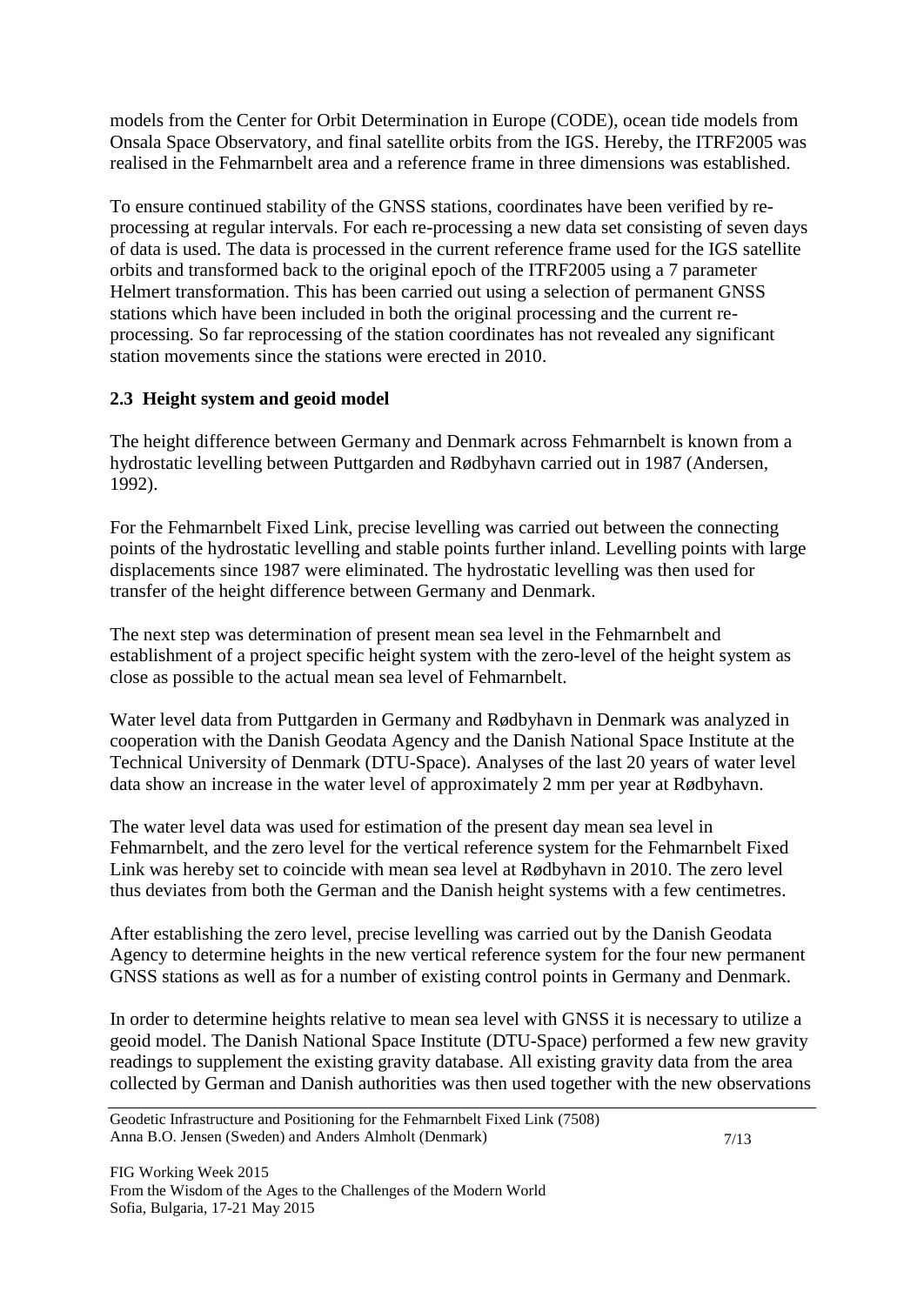to develop a local geoid model for the Fehmarnbelt. The geoid model was computed by the GRAVSOFT system, a set of Fortran routines developed by DTU-Space and the Niels Bohr Institute, University of Copenhagen (Forsberg and Tscherning, 2008). The geoid model is fitted to the height system and to the ITRF2005 by the four new permanent GNSS stations, and the model is used for conversion between mean sea level heights and ellipsoidal heights within the area.

# **2.4 Map projection**

For maps, charts, and drawings a map projection must be defined for the project. A Transverse Mercator projection (like ITM, UTM or Gauss-Krüger) was chosen. For a description of map projections see Bugayewskiy and Snyder (1995). The projection is fitted to the area in order to obtain a scale factor as small as possible within the construction area. Also a false Easting value was chosen to provide Easting values within the construction area which are different from Easting values of the ITM, UTM and Gauss-Krüger projections being used in Germany and Denmark. Hereby we hope to reduce the risk of accidentally using coordinates from a wrong map projection or reference frame.

# **2.5 Coordinate transformations**

Finally, as the last part of the geodetic infrastructure, coordinate transformation parameters between the geodetic reference frame used for the Fehmarnbelt Fixed Link (ITRF2005) and the National reference frames used in Germany and Denmark (realisations of the ETRS89) were derived. There is a difference between the realisations of ETRS89 in Germany and Denmark, and even though this difference is only a few cm it is larger than the positional accuracy which can be obtained using the RTK service as described in the next section. It is therefore necessary with two sets of transformation parameters; one for the German and one for Danish implementation of the ETRS89. For each set, the variables for a seven parameter affine transformation were derived specifically for the relatively small construction area to achieve high accuracy. The transformation parameters were derived using coordinates of permanent GNSS stations and a number of 3D control points for which coordinates were available in the systems involved in the transformation.

Transformation parameters along with map projection, reference system and geoid model were subsequently built into a transformation software developed by the Danish Geodata Agency. The software makes it possible to convert coordinates between the geodetic basis for the Fehmarnbelt and the national geodetic reference frames, map projections, and height systems used in Germany and Denmark. This software is also considered part of the geodetic infrastructure.

Geodetic Infrastructure and Positioning for the Fehmarnbelt Fixed Link (7508) Anna B.O. Jensen (Sweden) and Anders Almholt (Denmark)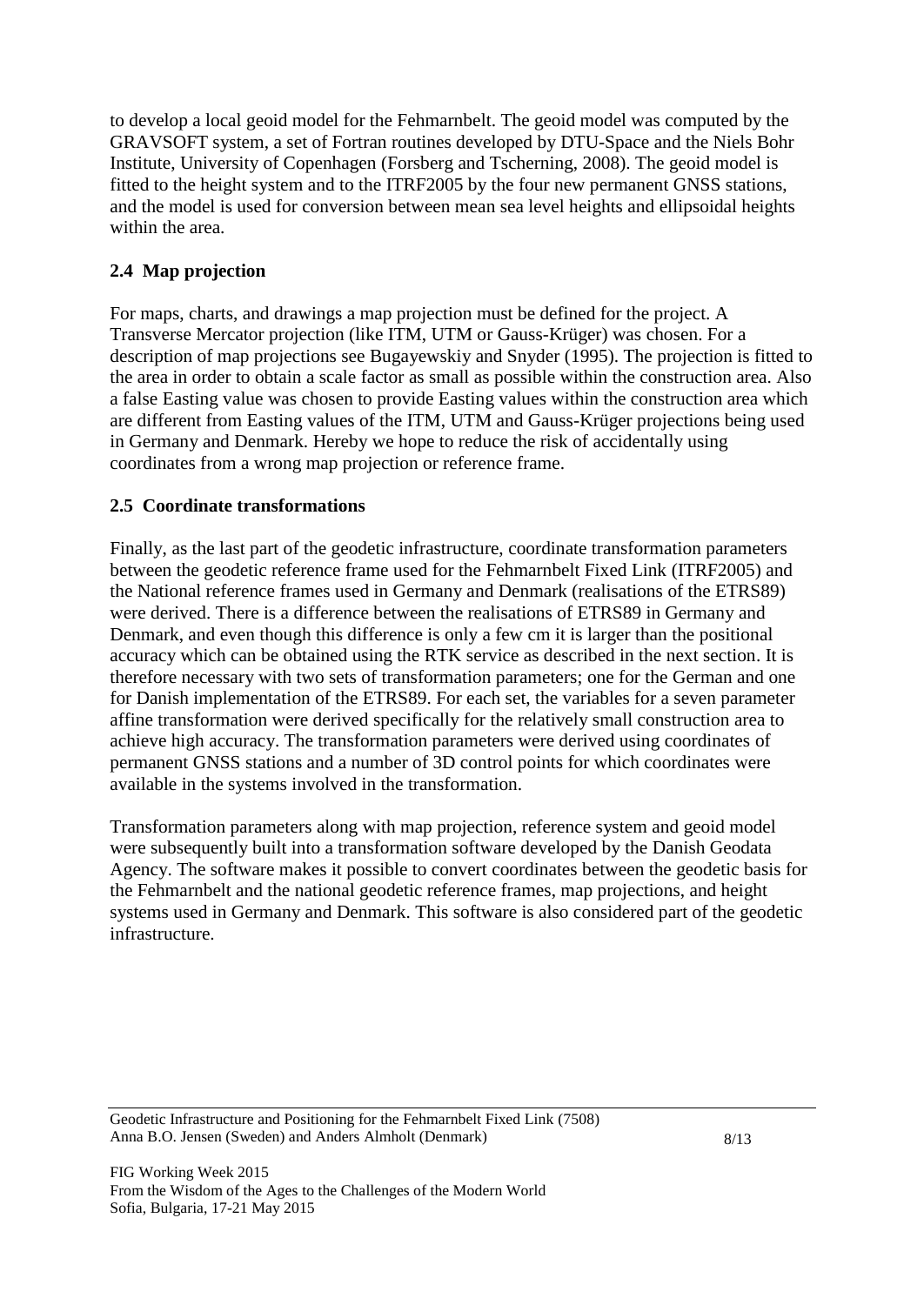### **3. GNSS RTK service**

To ensure accurate GNSS positioning a real time kinematic (RTK) GNSS service has been established. Establishment, operation and maintenance was awarded to AXIO-NET GmbH in Germany after an EU tender.

The RTK service is based on the four permanent GNSS stations described above. Also, data from four secondary GNSS stations located further away from the construction area are included for better estimation of for instance atmospheric effects on the GNSS signals. A total of eight GNSS stations hereby form the basis for the RTK service

In Figure 1, station locations are marked with green circles. FEH1 to FEH4 are the primary permanent GNSS stations established by Femern A/S. Secondary permanent GNSS stations are located in Nakskov (NAK1) and Gedser (GESR) in Denmark, and Kiel Holtenau (HOL2) and Rostock Warnemünde (WARN) in Germany.

The RTK service is based on a network RTK approach using the GNSMART software (GEO++ GmbH, 2010). GNSS raw data is sent in real time from the GNSS stations to the control centre where processing of RTK correction data is carried out. RTK corrections are then sent back to the four primary GNSS stations and are transmitted to users in the construction area via UHF radio and via mobile network.

With the use of a network approach, the RTK service is not affected if one of the GNSS stations breaks down because RTK correction data can be generated with a sufficient quality based on data from the seven remaining stations.

In designing the system, a high level of redundancy has been achieved. There are for instance two different control centre's operating at two different addresses in Germany. Also the RTK service has been designed with a single station RTK backup solution. This means that if the connection between a GNSS station and the control centre is interrupted, then the GNSS station switches automatically to a single station approach. In such situation the GNSS station calculates its own RTK corrections and transmits these to the users.

The data format used for transmission of RTK corrections is the RTCM version 3.1. This is used for RTK corrections generated both from the network approach and the backup single station approach.

The RTK correction data is transmitted to users by UHF radio links on four different frequencies from the radio masts established at the new GNSS stations. But RTK corrections are also distributed via the internet using the NTRIP protocol. The radio link is used as the primary data link because the data communication is free and because a sufficient line of sight is available across the Fehmarnbelt. Mobile internet and NTRIP protocol is mainly used when working further inland where the topography may limit transmission of the radio signals. It is also used offshore by contractors who are more familiar with using the NTRIP protocol from other construction projects.

Geodetic Infrastructure and Positioning for the Fehmarnbelt Fixed Link (7508) Anna B.O. Jensen (Sweden) and Anders Almholt (Denmark)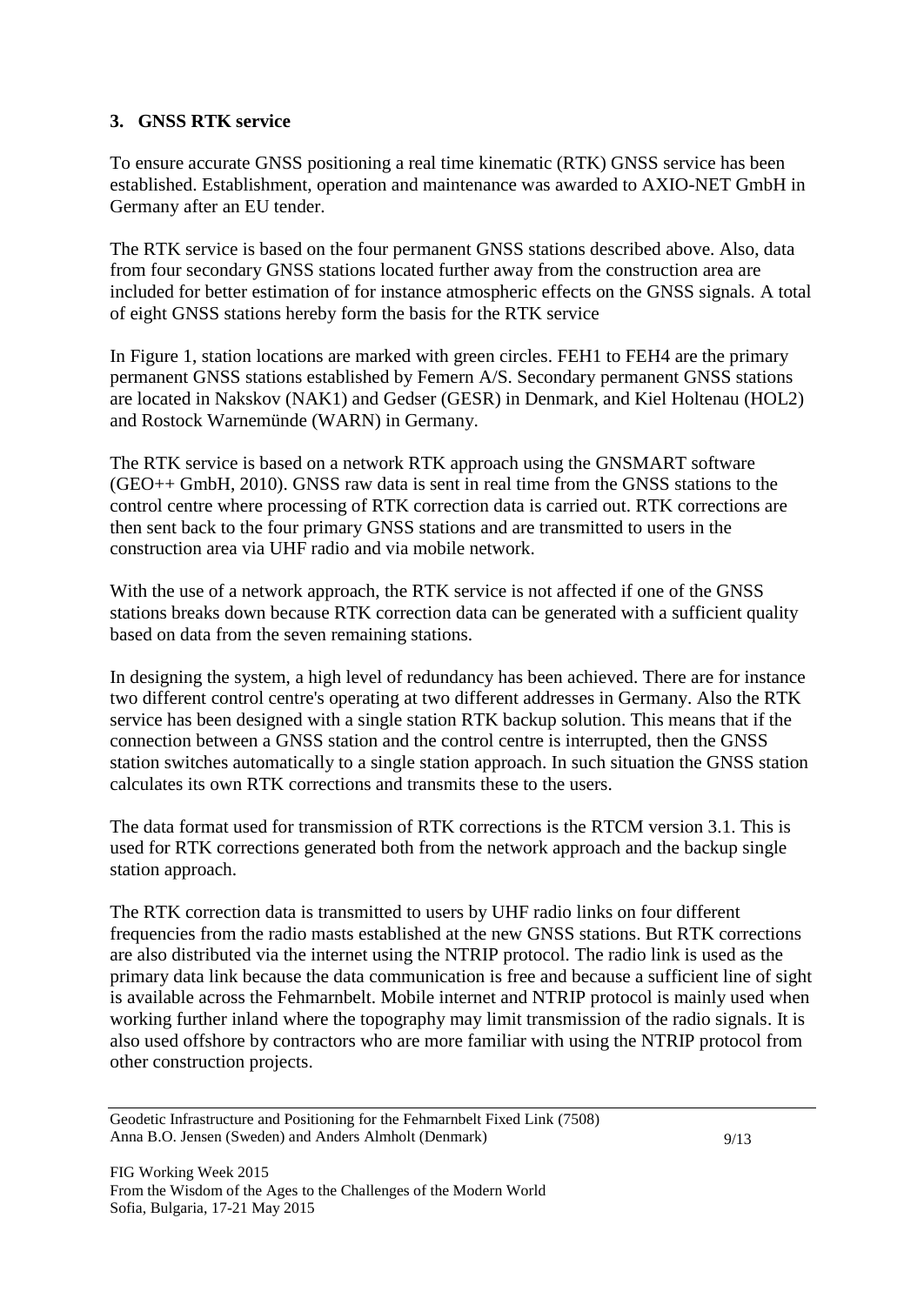### **3.1 Test of rovers with the RTK service**

One of the requirements for the RTK service is that the service should be available for, and useable by, contractors with different brands of GNSS RTK rover equipment. To verify that this was indeed possible, a test of different rovers was carried out in June 2014. We tested RTK rovers from Trimble, Leica, Topcon, and Javad considering that these brands will most commonly be encountered on the construction site. Only new equipment was used for the test and the equipment was rented from the various dealers in Denmark.

For reception of UHF radio signals a SATEL radio modem was connected via cable to those receivers which did not have built in radio modems. The test showed that the RTK service could indeed be used with all four brand names of receivers and fixed positions were obtained using both radio and mobile internet (NTRIP). Time to fix ambiguities was comparable between units and acceptable accuracy was obtained when the equipment was tested at a few control points. Further, some changes to the transmitted RTCM data of the positioning system were tested such as switching GLONASS and/or MAC correction data off and on.

### **3.2 Operational status and maintenance**

Continuous maintenance is carried out to make sure the positioning system consistently meets the requirements set by Femern A/S.

Maintenance includes re-processing of coordinates for the GNSS stations to verify station stability. Monthly inspections of the GNSS stations are carried out to make sure the stations, including hardware and communication lines, are continuously operating at their best. Considering the long term operation of the system, monitoring, and potential replacement of electrical parts is also carried out. Verification and control of the performance of the RTK service is also carried out at regular intervals by AXIO-NET GmbH who operates the system.

During establishment and operation of the system, coordination, quality control and supervision is carried out by Rambøll-Arup-TEC JV and AJ Geomatics, authors of this paper, for Femern A/S.

# **4. CONCLUDING REMARKS**

The paper has described the tasks and the sequence of steps carried out in establishment of a geodetic infrastructure and positioning system for the pre-investigations and construction work of the Fehmarnbelt Fixed Link.

The geodetic infrastructure consists of a geodetic reference frame, map projection, height system, geoid model and coordinate transformations all defined and realised especially for the large construction project. A transformation software has been developed specifically for the project for easier use.

Geodetic Infrastructure and Positioning for the Fehmarnbelt Fixed Link (7508) Anna B.O. Jensen (Sweden) and Anders Almholt (Denmark)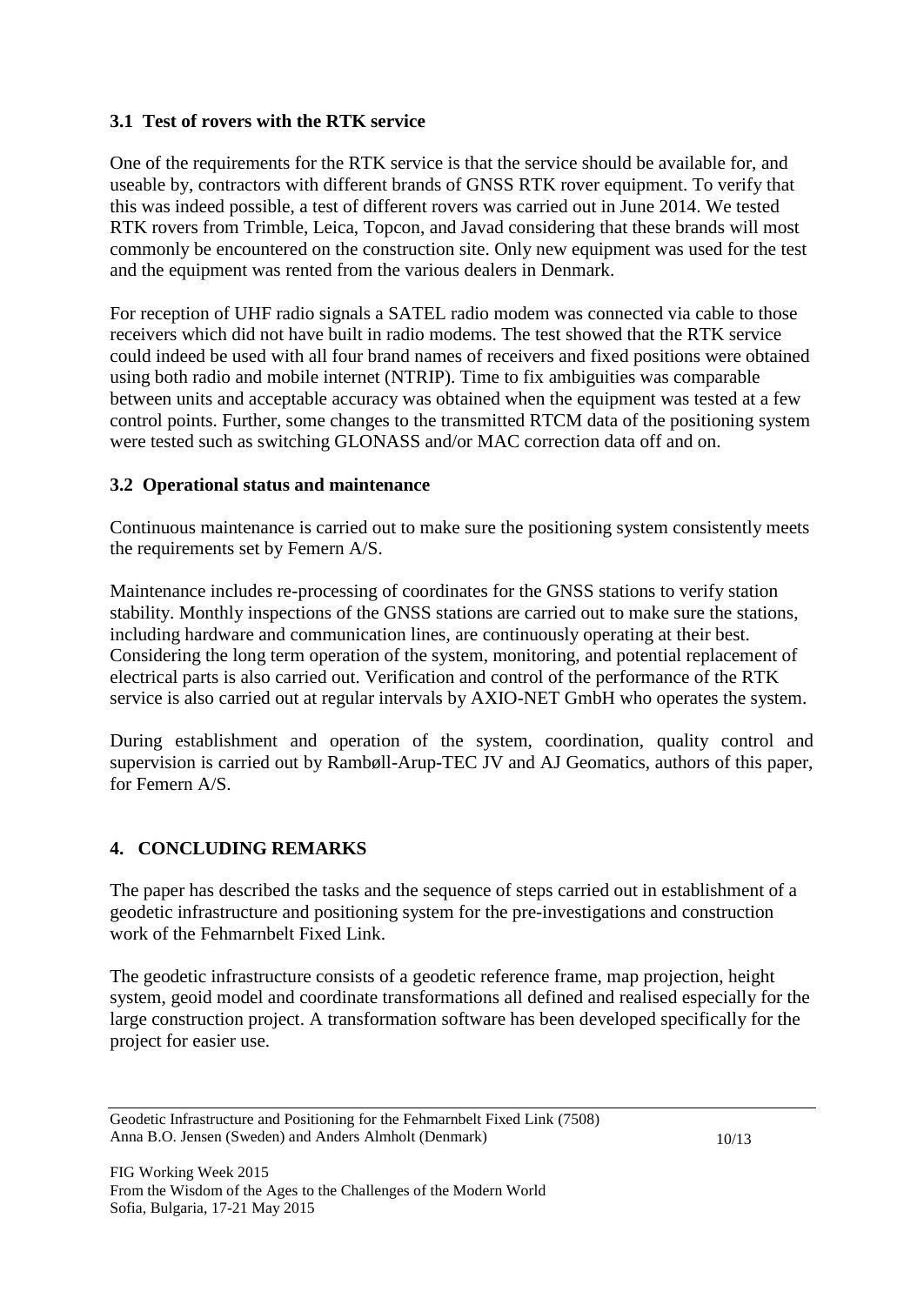Four permanent GNSS stations form the basis for the geodetic reference frame and are also used as the basis for an RTK service providing GNSS RTK correction data for precise positioning and navigation in the area.

Several tests have been carried out during the establishment, and continuous surveillance and maintenance is carried out to make sure the system meets the requirements of the construction project.

The approach described in this paper suggests the work process for establishment of a geodetic infrastructure for a large construction project. Other approaches could have been followed, but for this project the described procedure so far has worked out well. It has been advantageous for the establishment and testing of the geodetic infrastructure and positioning system, that work on this was initiated as one of the first tasks in the preparatory work for the Fehmarnbelt Fixed Link.

### **ACKNOWLEDGMENTS**

All of the work described in this article is funded by Femern A/S, and many public and private organisations in Germany and Denmark have been involved in the work.

AXIO-NET GmbH is the lead contractor responsible for establishment and operation of the permanent GNSS stations and operation and maintenance of the RTK service.

Allsat GmbH network and services managed establishment of the permanent GNSS stations and provided GNSS hardware. Richter Deformationsmesstechnik GmbH established the GNSS pillars, radio masts, cabinets etc. of the permanent GNSS stations, and Ohms Nachtigall engineering GbR performed geo-technical investigations at the sites of the GNSS stations prior to establishment.

The Danish Geodata Agency has been involved in most parts of geodetic work and has performed much of the geodetic survey activities and much of the data processing and analyses. The Danish National Space Institute (DTU-Space) developed the geoid model and contributed to definition of mean sea level. The Federal Agency for Cartography and Geodesy in Germany (BKG) and the Land Survey Office of the State of Schleswig-Holstein in Germany has supported much of the work on the geodetic infrastructure.

**Disclaimer:** The opinions and conclusions presented in this paper do not necessarily cover the opinions and conclusions of Femern A/S.

Geodetic Infrastructure and Positioning for the Fehmarnbelt Fixed Link (7508) Anna B.O. Jensen (Sweden) and Anders Almholt (Denmark)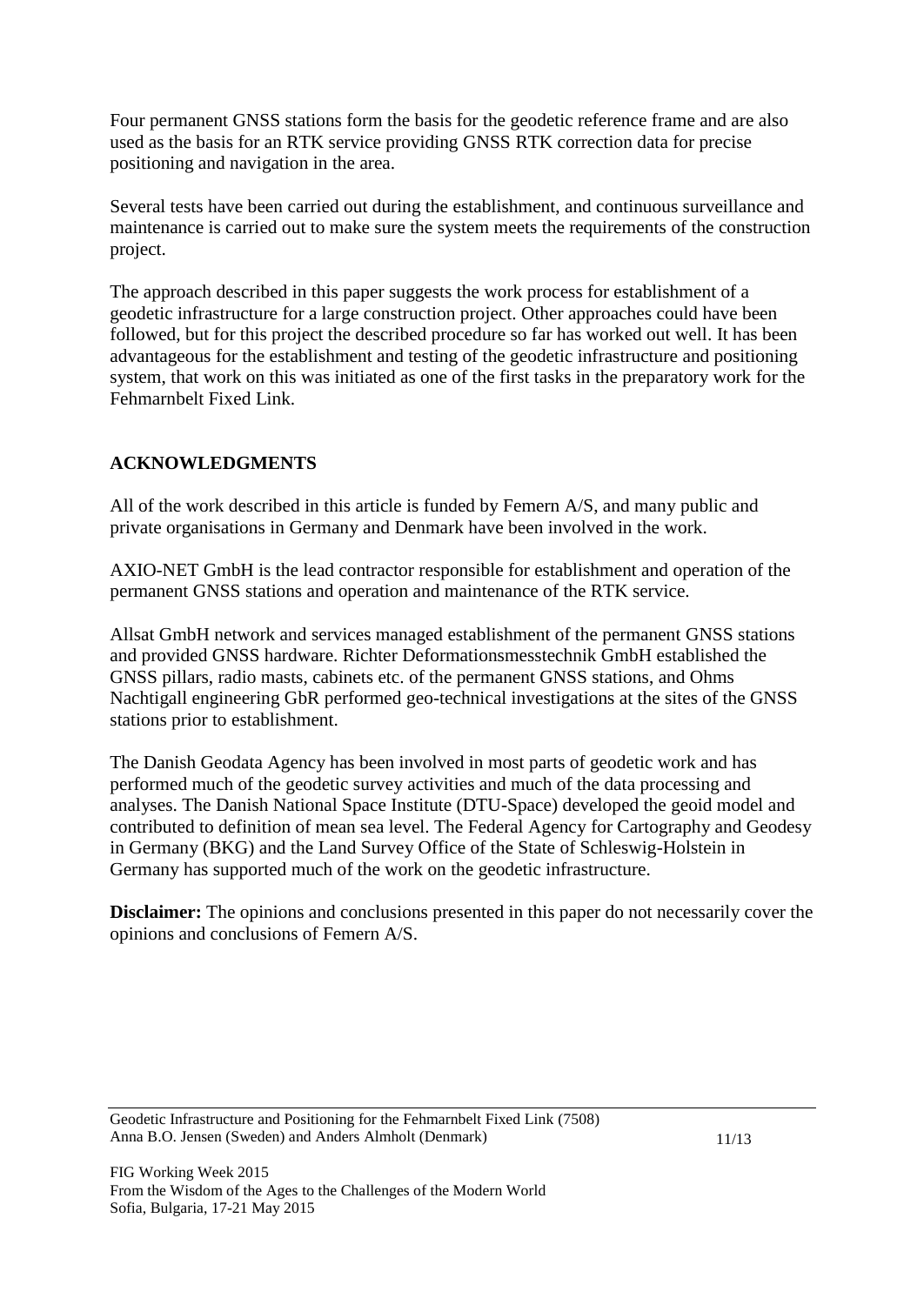### **REFERENCES**

Altamimi, Z., X. Collilieux, J. Legrand, B. Garayt and C. Boucher, 2007. ITRF2005: A new release of the International Terrestrial Reference Frame based on time series of station positions and Earth Orientation Parameters. Journal of Geophysical Research, Vol. 112, B09401, 19 pp.

Andersen, N., 1992. The Hydrostatic Levelling Across Fehmarn Belt in 1987. Publications 4th Series, National Survey and Cadastre – Denmark.

Bugayewskiy, L. M., and J. P. Snyder, 1995. Map Projections, a Reference Manual. CRC Press.

Dach, R., U. Hugentobler, P. Fridez and M. Meindl (eds.), 2007. Bernese GPS Software Version 5.0. User manual of Bernese GPS Software Version 5.0. Astronomical Institute, Univ. of Bern. Available for download at [www.bernese.unibe.ch/docs/DOCU50.pdf.](http://www.bernese.unibe.ch/docs/DOCU50.pdf)

Dow, J.M., R.E. Neilan, and C. Rizos, 2009. The International GNSS Service in a changing landscape of Global Navigation Satellite Systems, Journal of Geodesy 83:191–198, DOI: 10.1007/s00190-008-0300-3

Forsberg, R and C C Tscherning, 2008.Overview manual for the GRAVSOFT Geodetic Gravity Field Modelling Programs, 2nd Ed. Technical report, DTU-Space, Technical University of Denmark.

Geo++ GmbH, 2010. GNSMART General Online Help. GNSMART Documentation 1.4.0.9, 08 June 2010. Available for download at www.anton.geopp.de/realtime/

Tscherning, C.C. (ed.), 1992. The Geodesist's Handbook 1992. Bulletin Geodesique, Vol. 66, no. 2.

### **BIOGRAPHICAL NOTES**

Anna B. O. Jensen is professor in geodesy at KTH - Royal Institute of Technology in Sweden, and owner of AJ Geomatics in Denmark. She holds a Ph.D. in geodesy from the University of Copenhagen and has worked with research and development in geodesy and GNSS for more than 20 years.

Anders Almholt is a senior analyst at Rambøll Danmark. He holds a M.Sc. degree in geophysics from the University of Copenhagen and has worked with ground engineering for more than five years.

Geodetic Infrastructure and Positioning for the Fehmarnbelt Fixed Link (7508) Anna B.O. Jensen (Sweden) and Anders Almholt (Denmark)